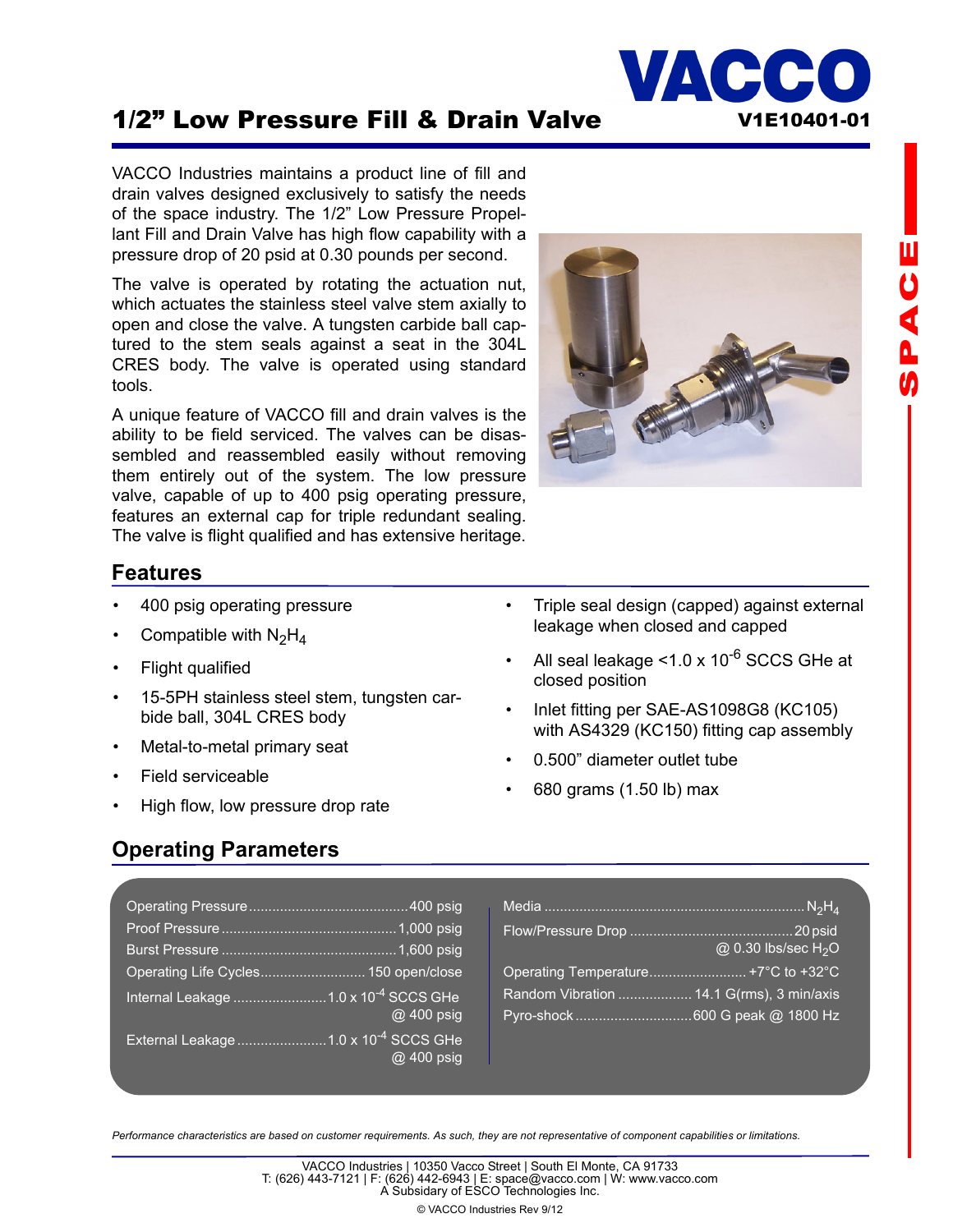## **Envelope Drawings**



*All dimensions in inches.*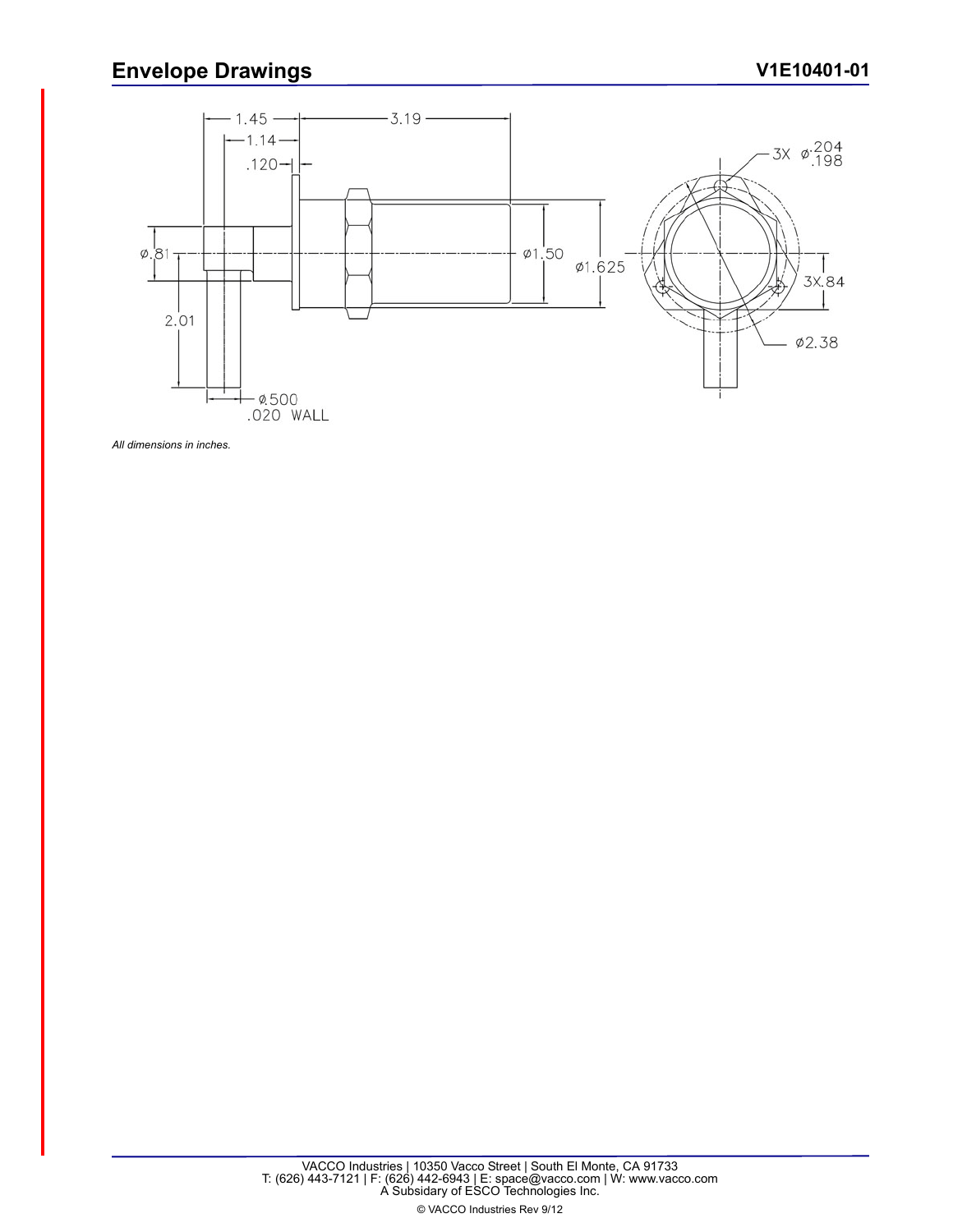

VACCO Industries maintains a product line of fill and drain valves designed exclusively to satisfy the needs of the space industry. The 1/4" Low Pressure Propellant Fill and Drain Valve has a stainless steel body. It is operated by rotating the actuation nut, which actuates the titanium valve stem axially to open and close the valve. A tungsten carbide ball captured to the stem seals against a seat in the 304L CRES body. The valve is operated using standard tools.

A unique feature of VACCO fill and drain valves is the ability to be field serviced. The valves can be disassembled and reassembled easily without removing them entirely out of the system. The low pressure valve, capable of up to 400 psig operating pressure, features an external cap for triple redundant sealing. The valve is flight qualified and has extensive heritage.



VACC

### **Features**

- 400 psig operating pressure
- Compatible with  $GN_2$ ,  $N_2H_4$
- Flight qualified
- 15-5PH stainless steel stem, tungsten carbide ball, 304L CRES body
- Metal-to-metal primary seat
- Field serviceable
- Triple seal design (capped) against external leakage when closed and capped
- All seal leakage  $\leq$ 1.0 x 10<sup>-6</sup> SCCS GHe at closed position
- Inlet fitting per SAE-AS1098G4 (KC105) with AS4329 (KC150) fitting cap assembly
- 0.250" diameter outlet tube
- 275 grams (0.60 lb) max

## **Operating Parameters**

| Operating Life Cycles 150 open/close             |            |
|--------------------------------------------------|------------|
| Internal Leakage 1.0 x 10 <sup>-6</sup> SCCS GHe | @ 400 psig |
| External Leakage 1.0 x 10 <sup>-4</sup> SCCS GHe | @ 400 psig |

| Flow/Pressure Drop  15 psid @ 20.7 SCFM GN <sub>2</sub> |  |
|---------------------------------------------------------|--|
| Operating Temperature +7°C to +32°C                     |  |
|                                                         |  |
|                                                         |  |

**山りくんの** 

*Performance characteristics are based on customer requirements. As such, they are not representative of component capabilities or limitations.*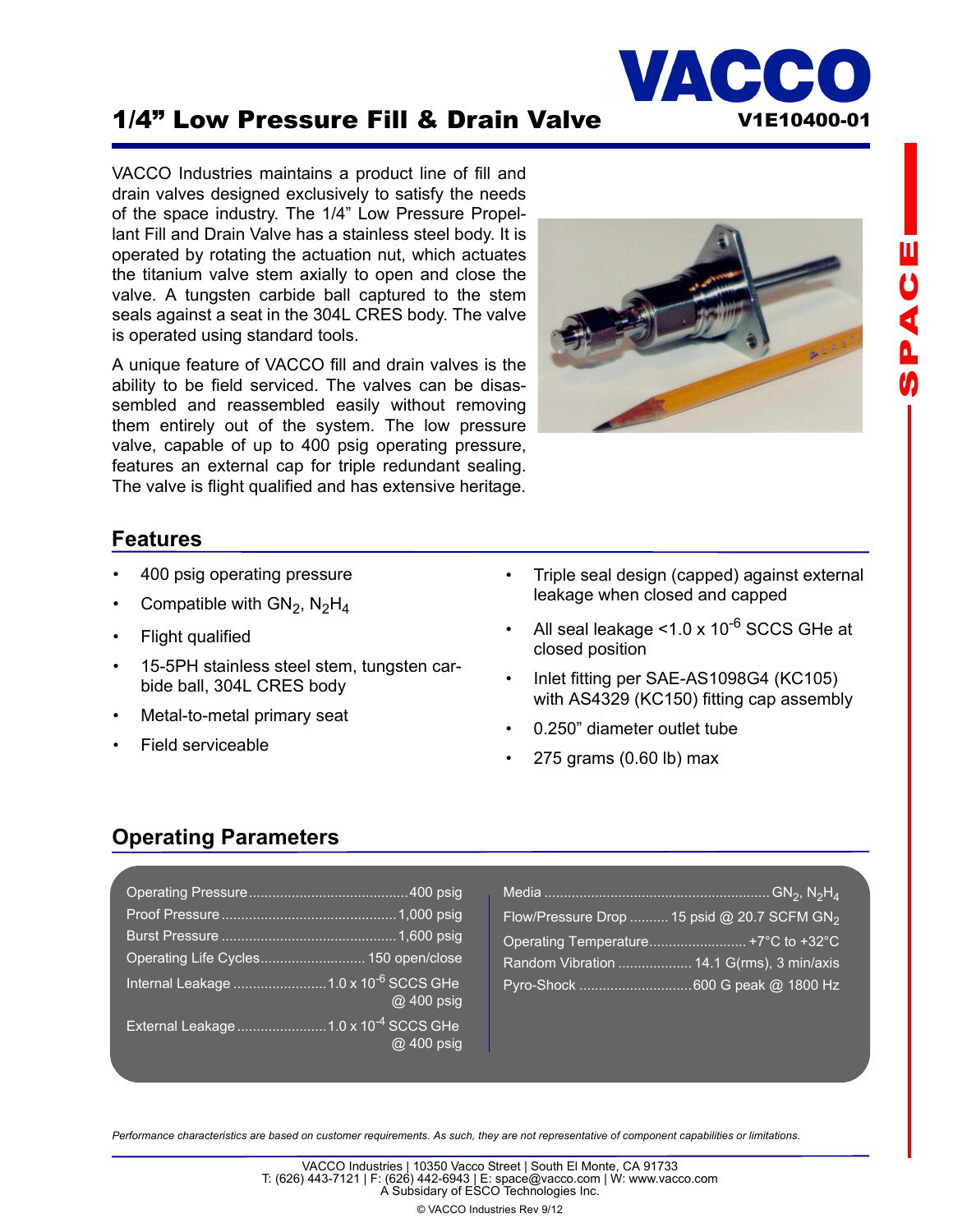## **Envelope Drawings**



*All dimensions in inches.*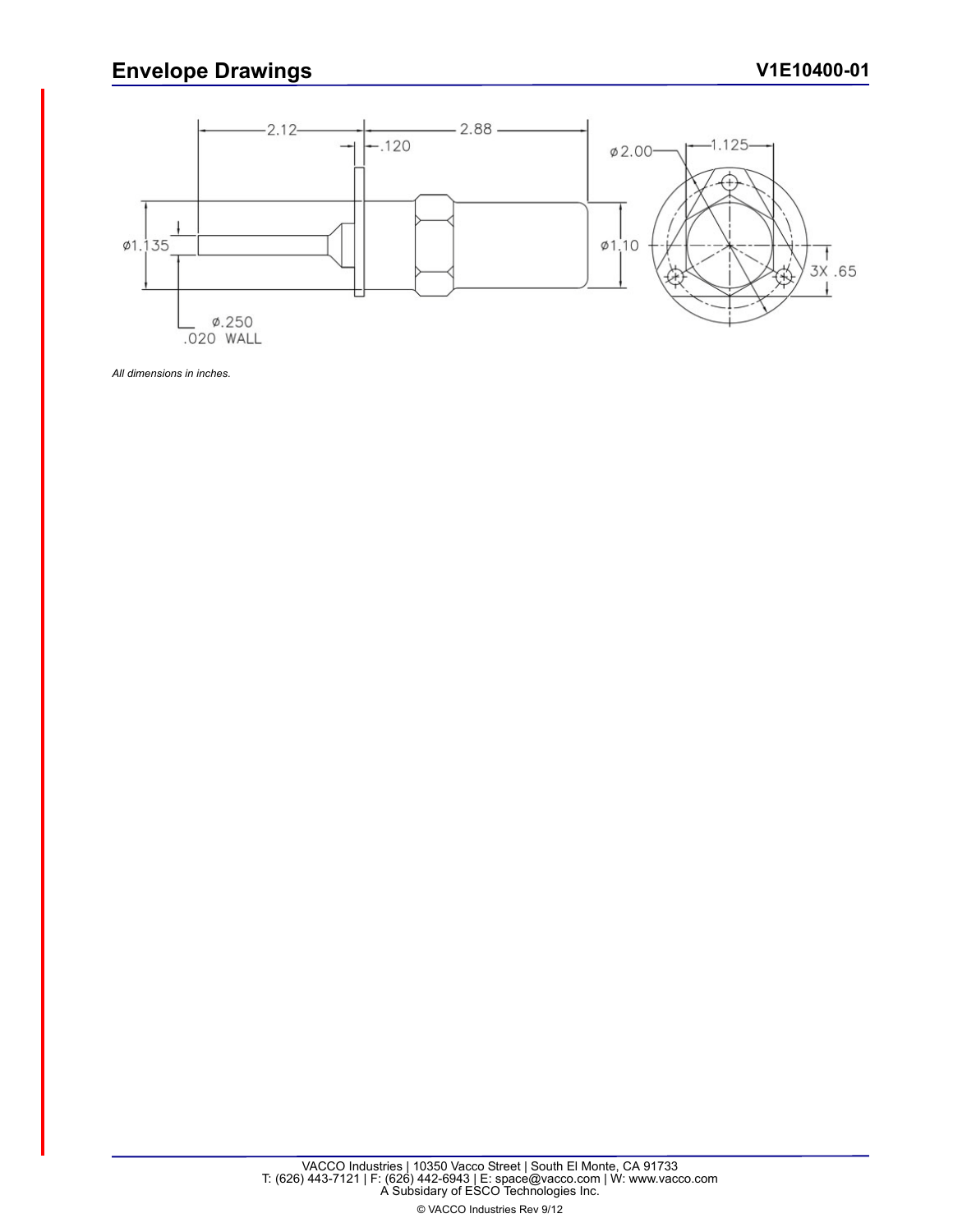

## 1/4" Low Pressure Fill & Drain Valve V1E10433-01

VACCO Industries maintains a product line of fill and drain valves designed exclusively to satisfy the needs of the space industry. The 1/4" Low Pressure Propellant Fill and Drain Valve is operated by rotating the actuation nut, which actuates the titanium valve axially to open and close the valve. A tungsten carbide ball captured to the stem seals against a seat in the 304L CRES body. The valve is operated using standard tools.

A unique feature of the VACCO Fill and Drain Valve is the ability to be field serviced. The valves can be disassembled and reassembled easily without removing them entirely out of the system. The valve is fully qualified and has extensive flight heritage.



# **山りくんの**

#### **Features**

- 250 psig operating pressure
- Compatible with MMH,  $H_2O$ , IPA,  $N_2O_4$
- Flight qualified
- Titanium stem, tungsten carbide ball, 304L CRES body
- Metal-to-metal primary seat
- Field serviceable
- 0.250" diameter outlet tube
- Redundant seals against external leakage when closed and capped
- All seal leakage  $<$ 1.0 x 10<sup>-6</sup> SCCS GHe at closed position
- Inlet fitting per SAE-AS4395G04 (V1E10433-01), SAE-AS4395G03 (V1E10433-02) with AN929 fitting cap assembly
- 113 grams (0.25 lb) max

## **Operating Parameters**

| Operating Life Cycles 100 open/close                     |
|----------------------------------------------------------|
| Internal Leakage  1.0 x 10 <sup>-6</sup> SCCS @ 250 psig |
| External Leakage  1.0 x 10 <sup>-5</sup> SCCS @ 250 psig |

| Flow/Pressure Drop 20 psid @ 0.15 lb/sec $H_2$ 0 |  |
|--------------------------------------------------|--|
| Temperature                                      |  |
|                                                  |  |
| Random Vibration  12.1 G(rms), 1 min/axis        |  |

*Performance characteristics are based on customer requirements. As such, they are not representative of component capabilities or limitations.*